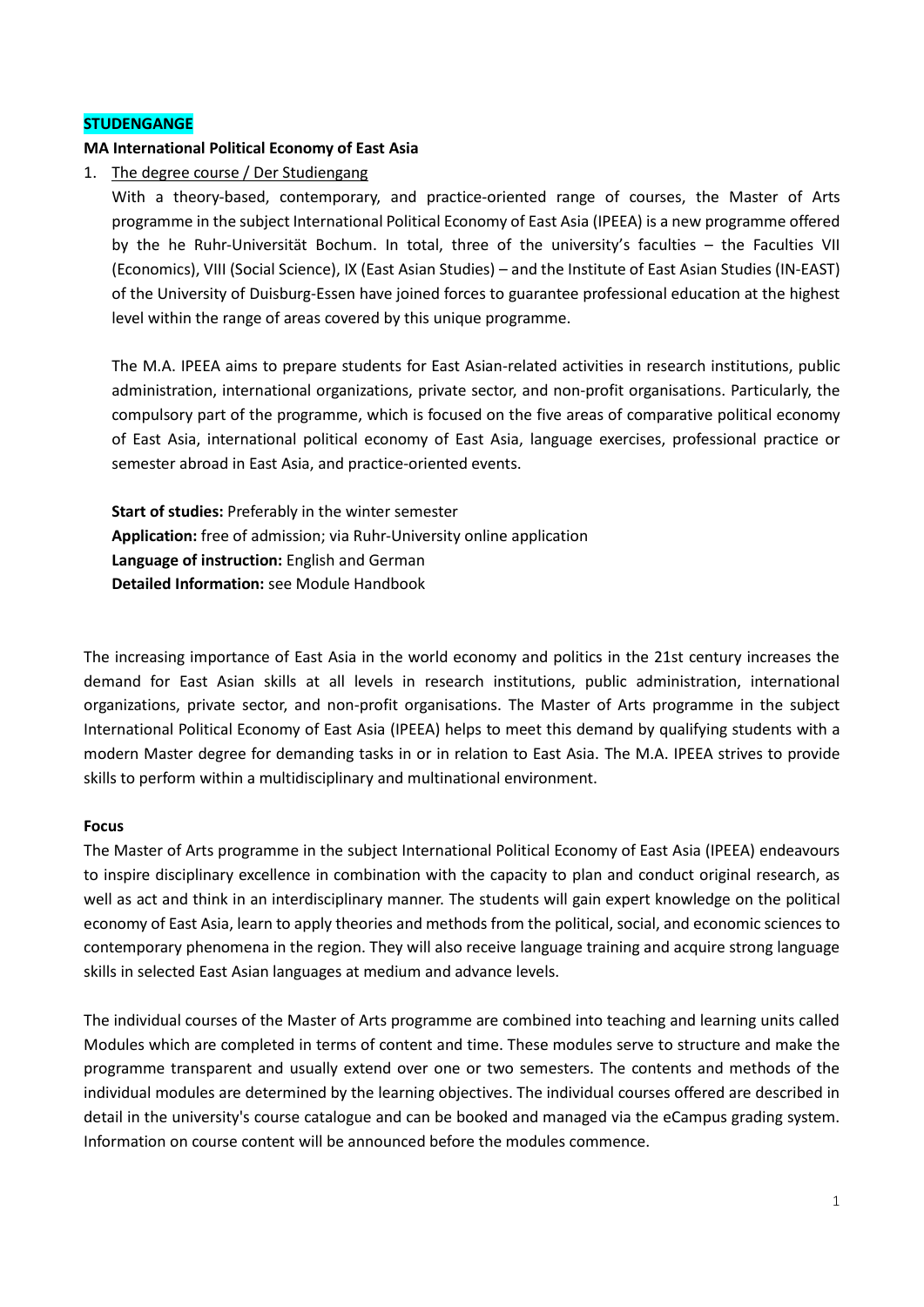The Master of Arts programme in the subject International Political Economy of East Asia consists of a compulsory and an optional part. The compulsory part comprises courses offered by the East Asian Politics and International Political Economy of East Asia sections. In addition, individual language courses for Chinese, Japanese and Korean are integrated. They are offered by the respective sections. The compulsory section includes a module for internships or semesters abroad as well as a research module for advanced students of the 2nd academic year. The elective part consists of courses from Faculties VII (Economics) and VIII (Social Science) of the Ruhr-Universität Bochum as well as modules from the Institute of East Asian Studies (IN-EAST) of the University of Duisburg-Essen. These give students the opportunity to focus on political science or economics.

The compulsory part of the programme is focused on the following five areas:

- I. CPEEA Comparative Political Economy of East Asia
- II. IPEEA International Political Economy of East Asia
- III. MARM Research Module
- IV. AMEAL Advanced Module East Asian Languages
- V. MAPS Professional Practice or Semester Abroad in East Asia

The elective modules part of the programme offers the possibility to select among the following modules:

- I. IIP Internationale Institutionen und Prozesse [offered by Faculty VIII] (in German)
- II. IT Internationalisierung und Transnationalisierung [offered by Faculty VIII] (in German)
- III. EDG Europäisierung, Transnationalisierung und Governance [offered by Faculty VIII] (in German)
- IV. GDE Growth and Development Economics [offered by Faculty VII]
- V. INTRA International Trade [offered by Faculty VII]
- VI. HECON Current Topics in Health Economics [offered by Faculty VII]
- VII. EELP IVa Compulsory Elective Module "Economics"
- VIII. EELP IVc Compulsory Elective Module "Political Sciences"
- IX. AEAS6 Business and Economy in China [offered by the IN-EAST at UDE]
- X. AEAS7 International Economic and Business Issues of Japan [offered by the IN-EAST at UDE]

## 2. Candidature / Bewerbung

## **Programme admission requirements**

- At least a bachelor's degree.
- For external applicants: Adequate political and social science knowledge, particular focus on East Asia, each comparable to the RUB B.A. Economics and Politics of East Asia. If this knowledge is partially missing, it can be re-studied up to a maximum of 30 CP.
- Strong English skills: Applicants from a university in which English is not the primary language of instruction must provide results of an English language proficiency examination as part of their application. Tests must have been taken within the last 24 months at the time of submission of your application.
	- Acceptable level: B2 or above: e.g. IELTS 6.5 (with a minimum score of 6.0 in each component of the test); e.g. TOEFL 90 (with minimum component scores in each component of the test).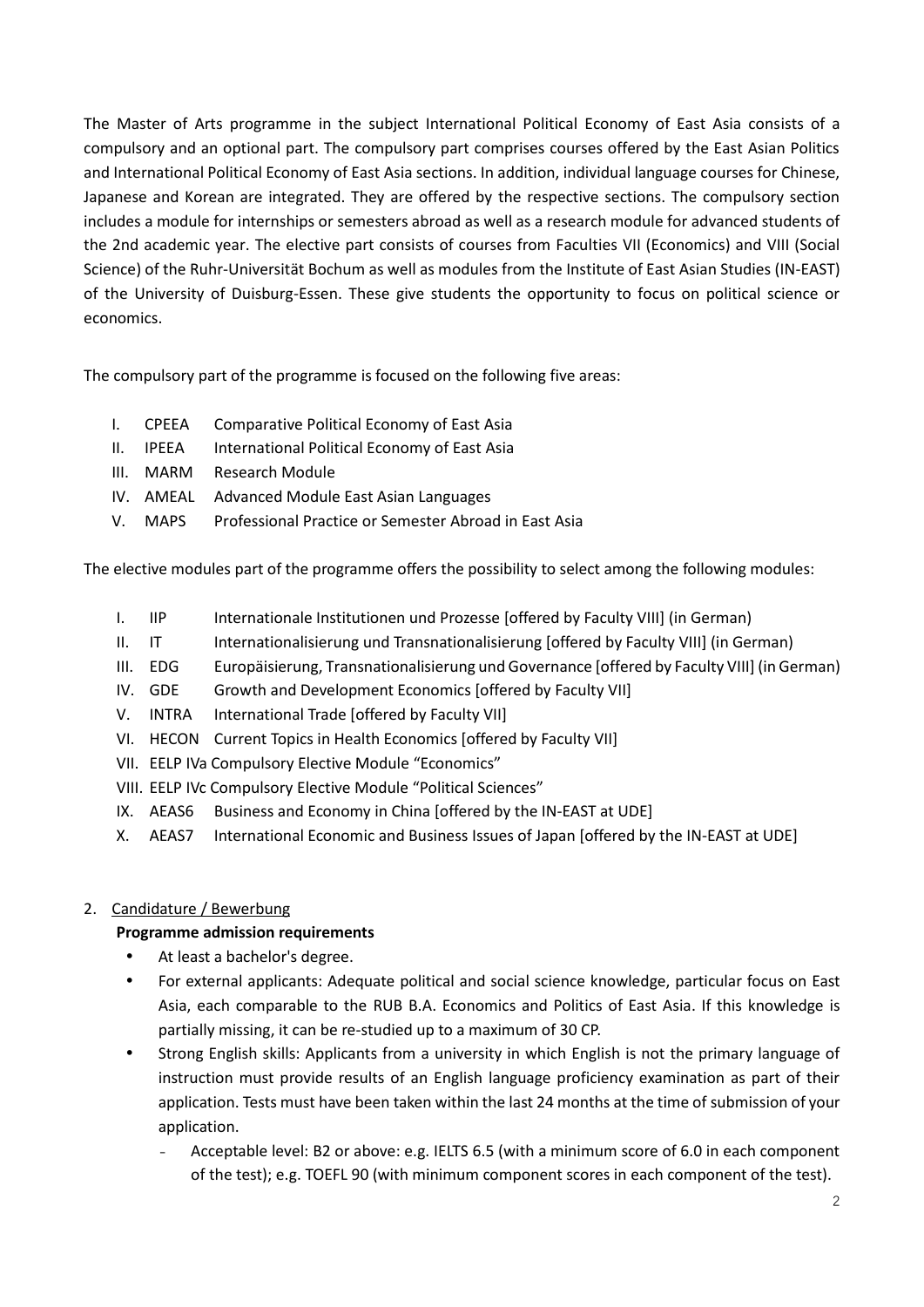- Acceptable level: e.g. TestDaF, DSH, Goethe, etc. B2 or above.
- Strong East Asian language skills (Chinese, Japanese or Korean)
	- Chinese acceptable level: B2 or above, equivalent to HKS3 or above.
	- Japanese acceptable level: B2 or above, equivalent to JLPT N3 or above.
	- Korean acceptable level: B2 or above, equivalent to TOPIK 3
- German skills: Applicants from a university in which German is not the primary language of instruction must provide results of a German language proficiency examination as part of their application. Preparatory German Classes are offered by RUB (subscription during M.A. IPEEA application process)
- Proof of a consultation with the academic advisory service. You must conduct a mandatory consultation interview with academic advisors and obtain a proof of your eligibility to enrol in the M.A. IPEEA.

### **The value of strong language skills**

English and German are the two primary languages of instruction at the M.A. IPEEA. Strong language skills mean new students can settle quickly into their academic environment, and get to know their fellow students and faculty members who will be their colleagues during their time at RUB. Students with good English and German skills are far more likely to succeed; they experience far less stress and get greater enjoyment and fulfilment from their studies.

## **Admission Documents for Students with Foreign Degrees:** see Ruhr-University online application system

#### **Admission Documents for Students with a German Degree**

- A short cover letter
- A tabular curriculum vitae
- A list of your academic achievements
- Language/s proficiency results

Please send all documents compiled in one single PDF file to: ma-ipeea-counselling@ruhr-unibochum.de

### **Enrolment processes**

Prospective students with an eligible German degree

General information on the enrolment process: [https://studium.ruhr-uni](https://studium.ruhr-uni-bochum.de/de/studiengaenge-mit-master-abschluss)[bochum.de/de/studiengaenge-mit-master-abschluss](https://studium.ruhr-uni-bochum.de/de/studiengaenge-mit-master-abschluss)

### Prospective students with an eligible international degree

Application through the RUB central system: [https://studium.ruhr-uni-bochum.de/de/bewerbung](https://studium.ruhr-uni-bochum.de/de/bewerbung-zum-master-fuer-internationale)[zum-master-fuer-internationale](https://studium.ruhr-uni-bochum.de/de/bewerbung-zum-master-fuer-internationale)

Information from the International Office[: http://www.international.rub.de/bewerbung/index.html.de](http://www.international.rub.de/bewerbung/index.html.de)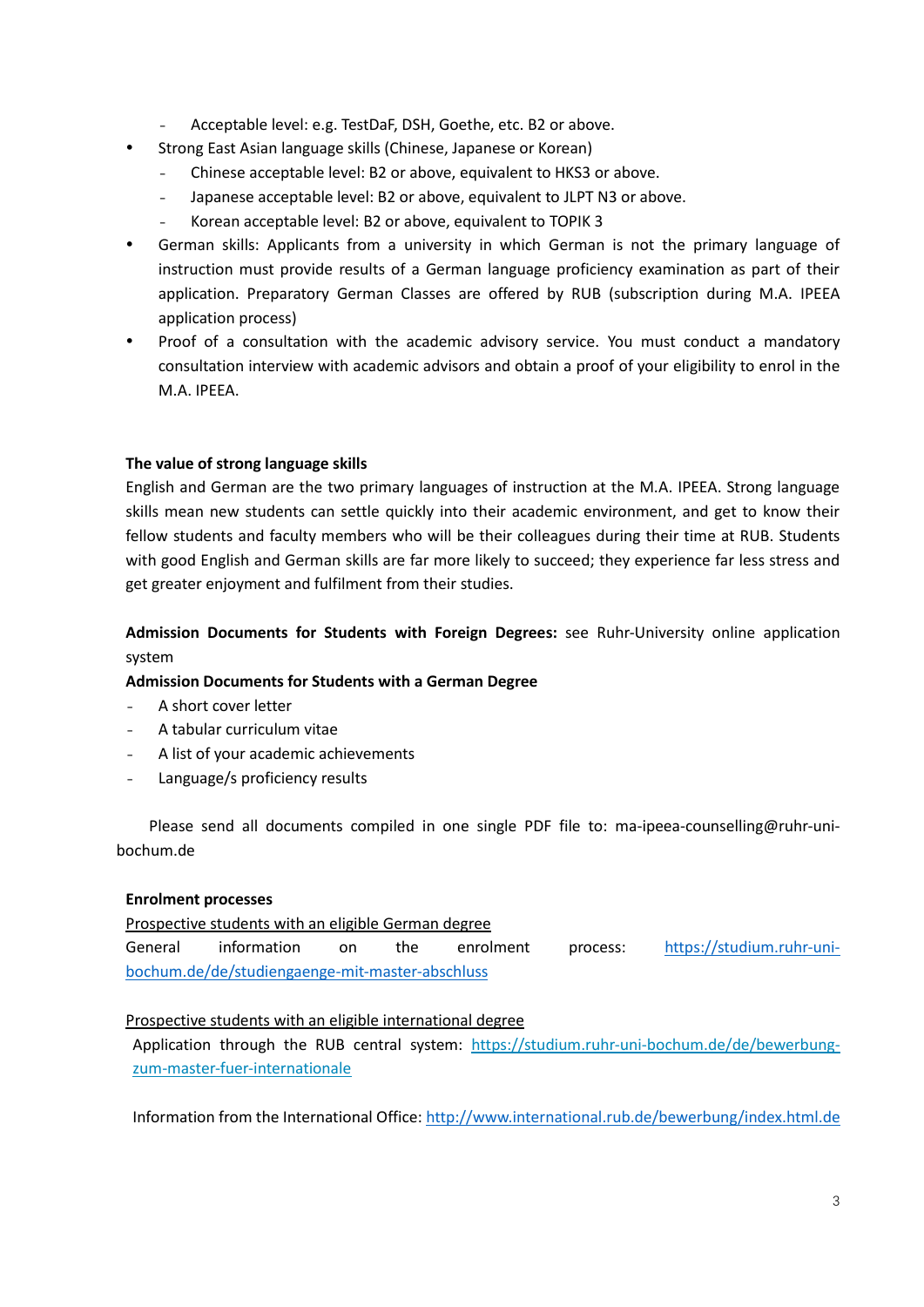- 3. Student Counselling / Fachberatung: ma-ipeea-counselling@ruhr-uni-bochum.de Academic advisors:
	- Dr. David O'Brien,<https://www.ruhr-uni-bochum.de/ipea/de/team/paulo.shtml>
	- Mireia Paulo Noguera, M.A., www.ruhr-uni-bochum.de/poa/de/team/obrien.shtml
	- Dr. Florian Pölking, www.ruhr-uni-bochum.de/poa/de/team/poelking.shtml

Our student advisors provide assistance with all general questions concerning the course of studies. They are also responsible for problems with the display of grades in eCampus and for the recognition of certificates of achievement obtained at other (German or foreign) universities.

Students in special situations and students with disabilities are asked to arrange a meeting at an early stage in order to discuss and organise possibilities of compensating for disadvantages. Regulations are also in place for students with children or relatives in need of care, depending on the respective situation.

## **FÜR STUDIERENDE**

**Student counselling / Studienberatung M.A.: INTERNATIONAL POLITICAL ECONOMY OF EAST ASIA**

# **Prufungsanmeldung / Examination**

## **PRINCIPLES**

- Be familiar with the examination regulations (https://www.ruhr-unibochum.de/oaw/de/pruefungsamt.shtml#ordnungen) for your subject! You can find all necessary documents on the homepage of the Prüfungsamt/examinations office.
- Arrange your performance records [\(https://www.ruhr-uni-bochum.de/poa/de/studierende/vspl.shtml\)](https://www.ruhr-uni-bochum.de/poa/de/studierende/vspl.shtml) in eCampus [\(https://www.ruhr-uni-bochum.de/ecampus/ecampus-webclient/login\\_studierende.html\)](https://www.ruhr-uni-bochum.de/ecampus/ecampus-webclient/login_studierende.html) and check whether you meet the registration requirements (see below).
- Allow sufficient time for the registration process, as you will need several signatures and possibly several consultation hours!

## **MODULES EXAMINATION FORMS**

- Written examinations. Written exams are intended to demonstrate that tasks can be properly dealt with in a limited time and with limited resources and that suitable solutions can be found. The duration of an exam is based on technical aspects, taking into account the CP intended for the module, and is specified in the module description.
- Oral exams. In an oral examination, candidates should demonstrate that they have sufficient knowledge in the field of the examination, that they recognise connections and are able to place special questions in these connections. Oral examinations should not exceed 45 minutes in duration and are conducted by an examiner in the presence of a competent assessor. The essential contents are recorded. The candidate will be informed immediately after the examination about the grade of the examination and the reasons for the grade.
- Hausarbeiten. Within the framework of a term paper, a task from the area of the module's courses is properly processed and suitable solutions are found, using the relevant literature and possibly other